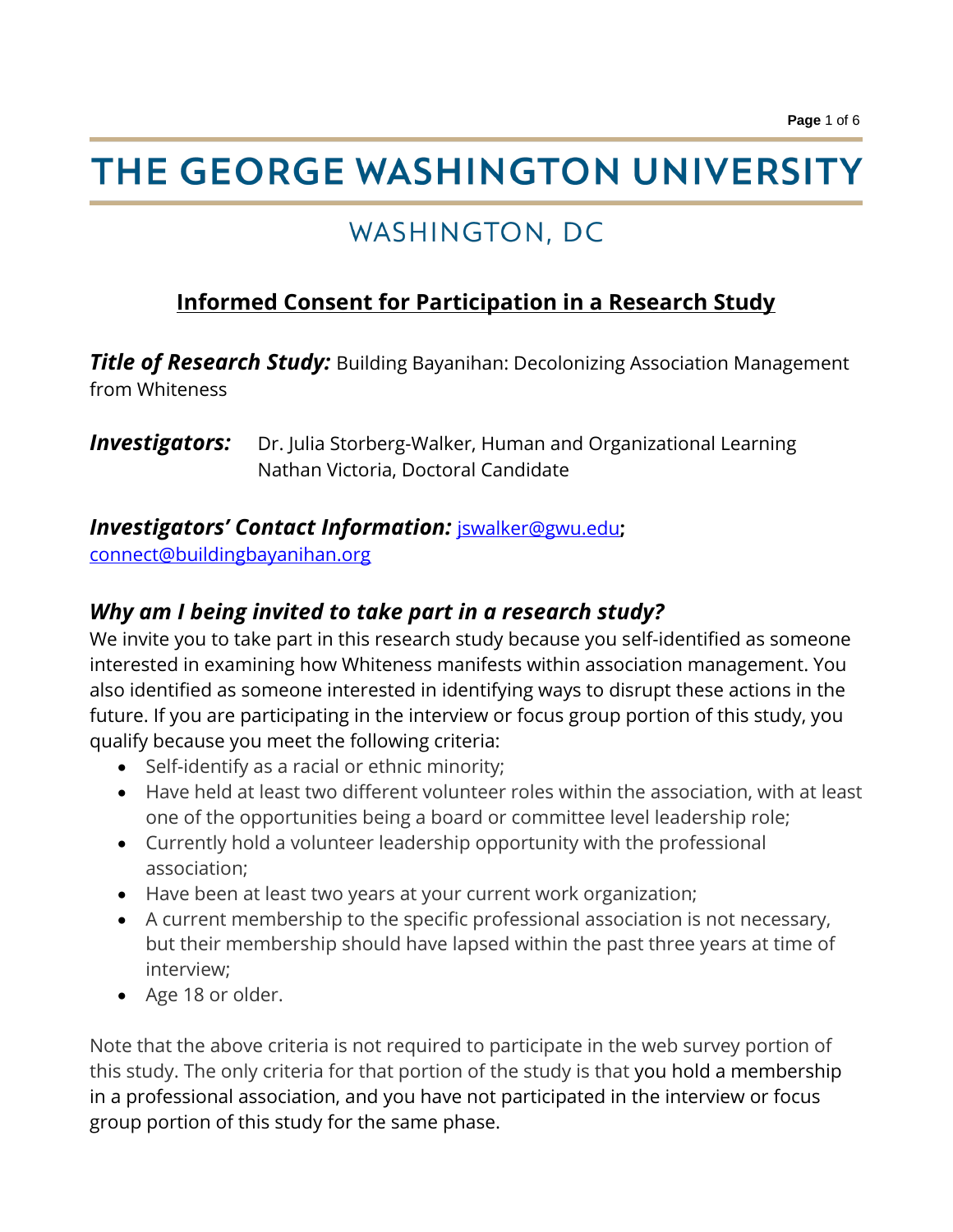#### *What should I know about this research study?*

- On the website [www.buildingbayanihan.org,](http://www.buildingbayanihan.org/) all the information of the study exists. To join the study, please visit the contribute section of the website and scroll down to the various options. Additionally, at the beginning of the interview, Nathan will explain this research study to you. You may ask all the questions you want before you decide whether to participate.
- Participation is voluntary; whether or not you take part is up to you.
- You can agree to take part and later change your mind.
- Your decision not to take part or to stop your participation will not be held against you.
- Your participation in one phase of the study does not require you to participate in any other components.

# *Who can I talk to if I have questions?*

If you have questions, concerns, or complaints, or think the research has hurt you, talk to the principal investigator at [jswalker@gwu.edu.](mailto:jswalker@gwu.edu)

This research is being overseen by an Institutional Review Board ("IRB") with an ID of 180811. You may talk to them at 202-994-2715 or via email at [ohrirb@gwu.edu](file:///C:/Users/rescxr/AppData/Local/Temp/ohrirb@gwu.edu) if:

- You have questions, concerns, or complaints that are not being answered by the research team or if you wish to talk to someone independent of the research team.
- You have questions about your rights as a research subject.

#### *Why is this research being done?*

The purpose driving this action-oriented study is to gather greater understanding of how structures of Whiteness manifests for minoritized volunteer leaders in associations, and then to create an environment within association management to make the space more rationale, sustainable, and just. The two research questions are "How do we build bayanihan, a communion of critical consciousness, by changing our sayings as they related to our language, our doings as they connect to our activity and work, and our relatings with regards to power and solidarity?" and "How does Whiteness create irrational, unsustainable, and unjust experiences for minoritized volunteer leaders in their professional association?" The communion of critical consciousness is a space where we can come together to initiate change.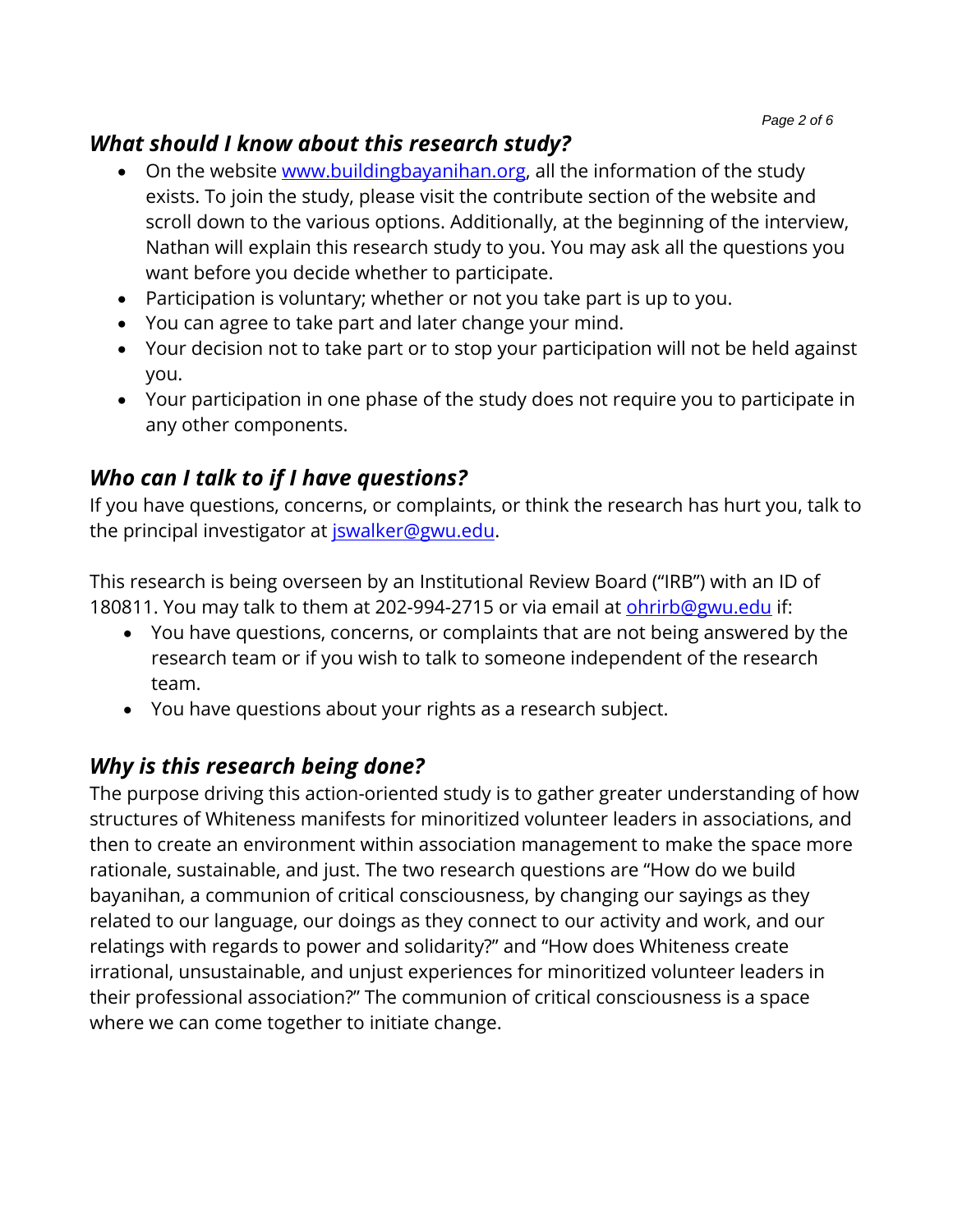#### *How long will I be in the study?*

There are two phases to the interview portion of the study, and you are welcome to participate in either or both of the phases. Phase one will be a 60-90 minute interview. Phase two will be either a 60-90 minute interview or a 60-90 minute focus group.

There are two phases to the online survey study, and you are welcome to participate in either or both of the phases. If you participate in the interview portion of this study, you should not participate in the online survey portion. Both phases of the web survey should take no longer than 15 minutes.

There is only one phase to the workshop, and you are welcome to participate in this workshop even if you participated in the interview or online survey portions of this study. The length of the workshop will dictate the length in the study.

#### *How many people will take part in this research study?*

We expect about 125 people will take part in the entire study, including those only submitting an online survey response.

#### *What happens if I agree to be in this research?*

If you are participating in an interview, we will spend roughly 60-90 minutes together talking through the phone, in-person, or through a web conferencing system. I would like to record the conversations, and if we participate through a web conferencing system, and we choose to see each other on camera, the recording will have both an audio and video recording component. Once the recording processes, I will permanently delete the video recording portion, as I only intend to use the audio recording to transcribe. I will not be using the recordings outside of gathering data for this study.

Topics included in the interview will be how you define Whiteness, as well as how you see Whiteness manifest in the way things are said, done, and related to in your professional association. Additionally, we may discuss how you have or could disrupt these actions to make them more rational, sustainable, and just. Once the interview occurs, I will share a copy of the transcript with you to confirm for accuracy.

If you are participating in a focus group, we will do the same as above, except it may include more individuals.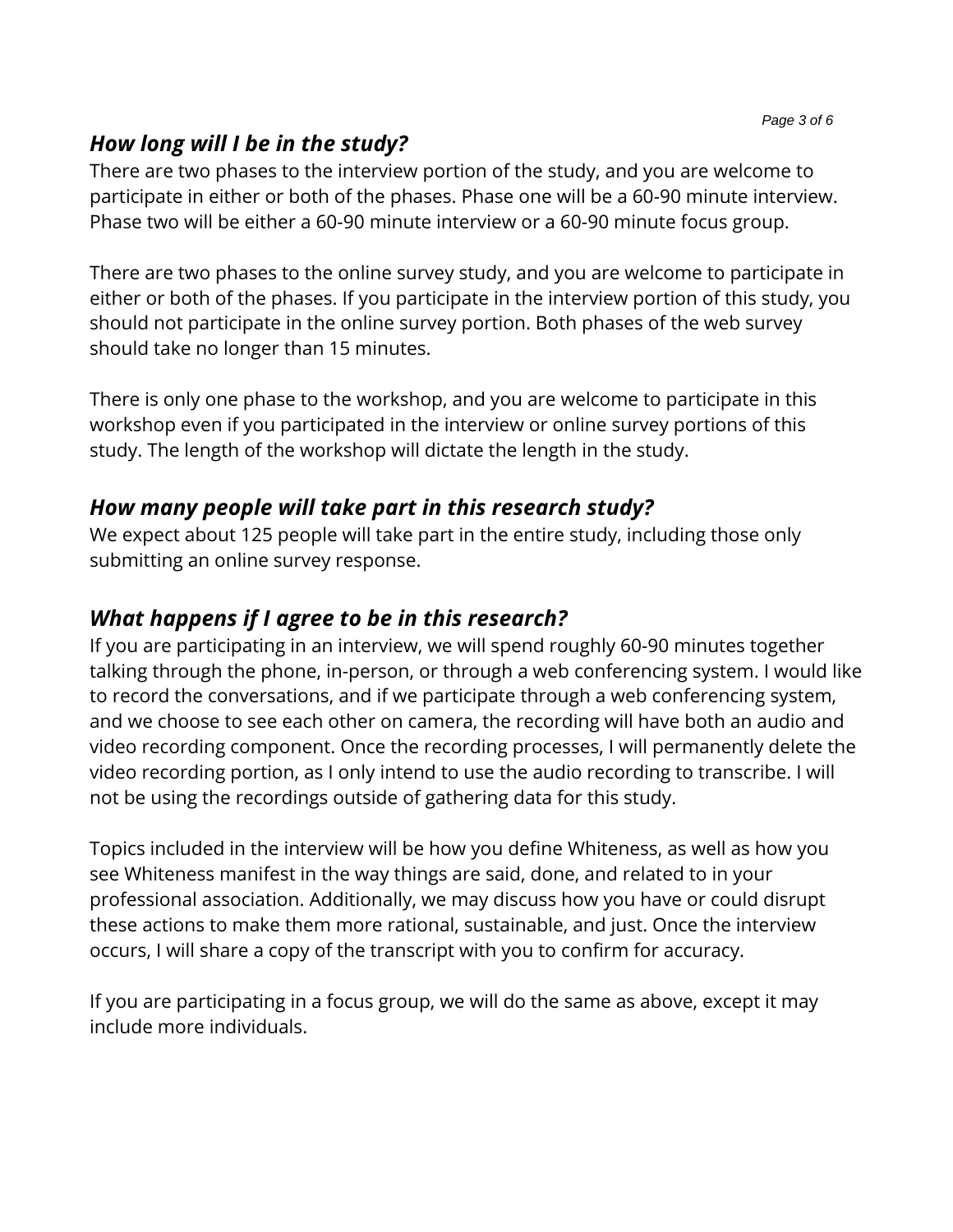*Page 4 of 6*

If you are participating in the web survey, you will spend no more than 15 minutes answering a set of questions regarding how you define Whiteness, as well as how you see Whiteness manifest in the way things are said, done, and related to in your professional association. Additionally, we may discuss how you have or could disrupt these actions to make them more rational, sustainable, and just. We will also ask for association and identity demographic questions. Your answers will be entered into a password protected database that only myself and my committee will have access to.

If you are participating in a workshop, the length of time will be dependent upon the session length. We will spend time together learning more about the impetus of this study, define Whiteness collectively through anonymized audience response collection tools. We also will collectively identify how Whiteness manifests in the way things are said, done, and related to in your professional association, as well as talk about ways to disrupt these actions.

# *What other choices do I have besides taking part in the research?*

You are not compelled to participate in this study, so if you do not want to take part in the research, you can opt not to participate.

# *What happens if I agree to be in research, but later change my mind?*

You may refuse to participate or you may discontinue your participation at any time without penalty or loss of benefits to which you would otherwise be entitled. If you decide to leave the research, please contact the research team so that they can discuss what you would like to remove from the study.

# *Is there any way being in this study could be bad for me?*

The research presents no more than a minimal risk of harm to participants, but there may be some risks from participating in this research study such as emotional discomfort associated with disclosing information about your experiences with Whiteness. You do not have to answer any questions that you do not feel comfortable answering and if you wish to stop the interview, you may do so at any time.

Additionally, breach of confidentiality may be a concern, and every effort will be made to keep your information confidential. However, this cannot be guaranteed. Here are some protections we are putting in place for maintaining confidentiality. They include:

 If you participate in an interview or a focus group, a pseudonym will be used and results will be de-identified for data analysis. The document linking your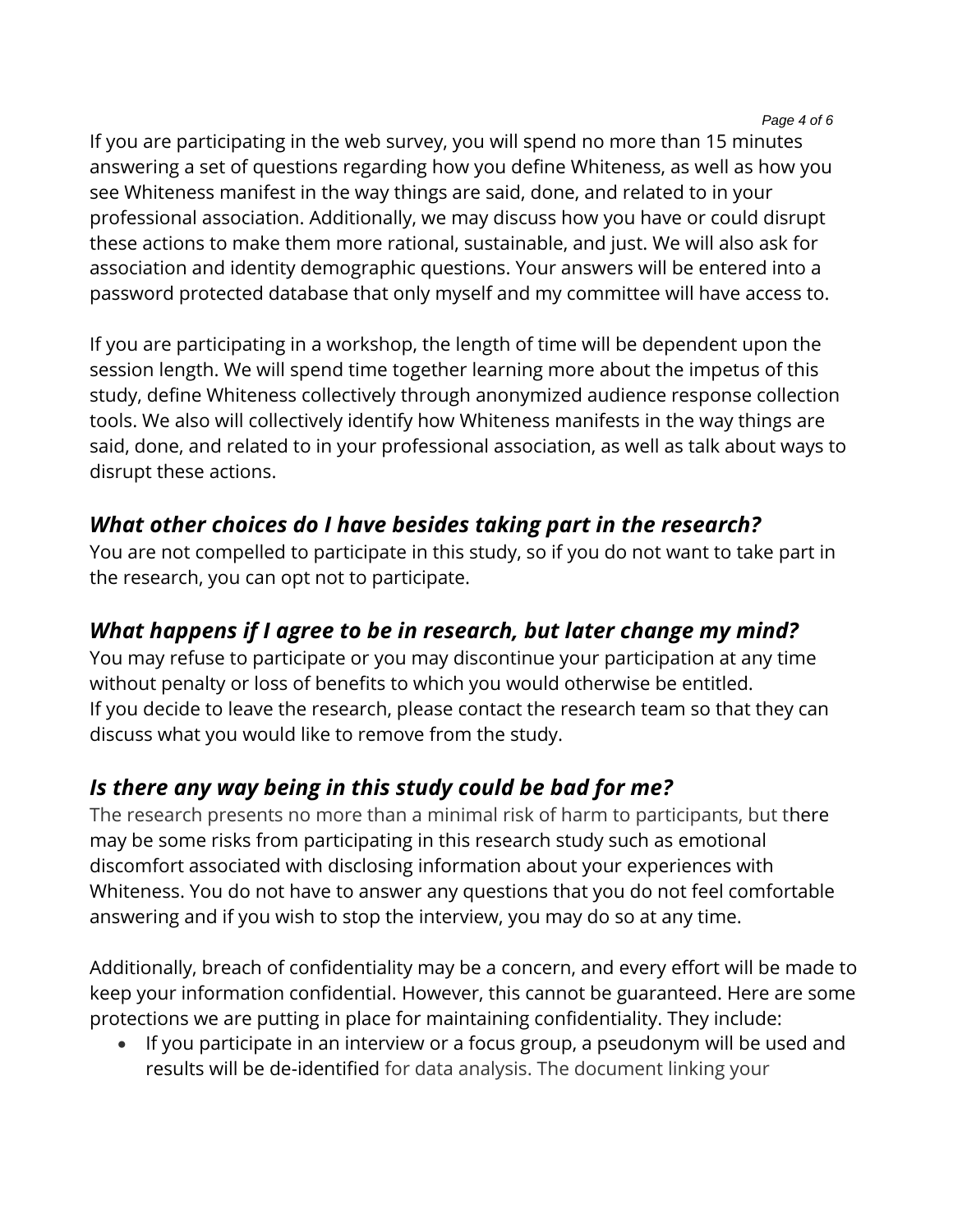#### *Page 5 of 6*

pseudonym to your name will be kept in a different file in a separate folder from the file with the data from your interview/the focus group. All of this will be stored in a cloud server that will be password protected.

- If you participate in the web survey of the workshop, no personally identifiable information will be linked to your responses.
- If you choose to participate in the focus group or workshop, we cannot guarantee the privacy of the discussions; however, we will request that all present respect the group by not telling anyone outside the group what is said.
- If results of this research study are reported in journals or at scientific meetings, the people who participated in this study will not be named or identified.
- Audio recordings will be destroyed upon completion of this study, and all information is being housed within a password-protected cloud server. As a reminder, if there is a video recording, it will be destroyed once the file is processed.

## *Will being in this study help me in any way?*

We cannot promise any direct benefits to you or others from your taking part in this research. However, possible benefits include helping make the sayings, doings, and relatings within the membership association more rational, sustainable, and just. The emancipatory spaces may help identify ways that Whiteness manifest within association management, which will benefit scholars, the professional associations, and the volunteers, and there will be more minoritized voices within the literature regarding disrupting and decolonizing Whiteness. Additionally, you may find community with others that are experiencing similar struggles.

## *What happens to my information collected for the research?*

We will analyze and compare your ideas with those of other participants to identify common trends. After completing the study, Nathan will present the research findings in his doctoral dissertation.

## *Are there any costs for participating in this research?*

There are no costs for participating in this research.

## *Will I be paid for my participation in this research?*

There is no compensation for participation in this research.